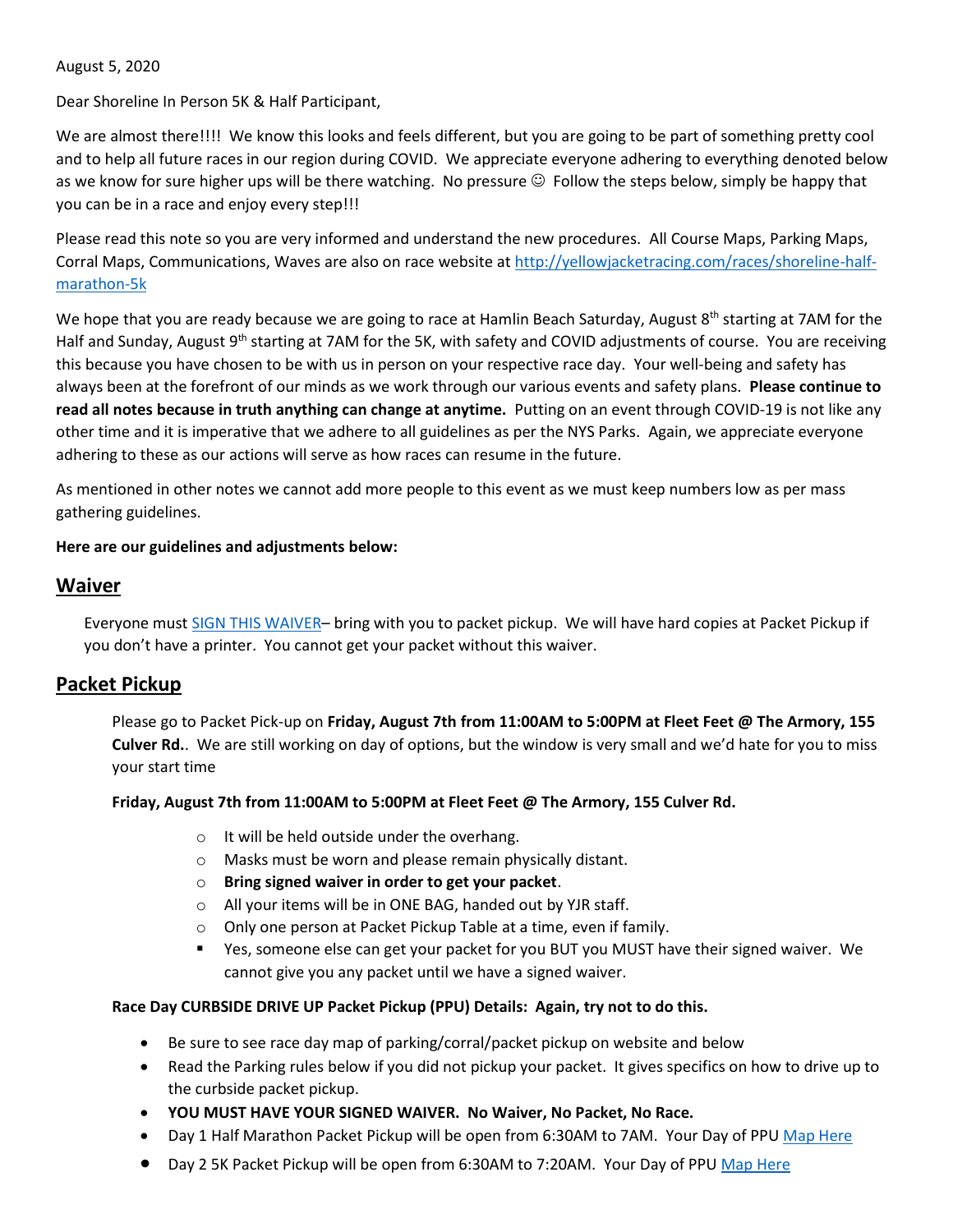# **Race Day Parking**

Following Race Day Parking Guidelines will make your day and your fellow peers race day. Maps of race day parking, corral placement, start, finish can be found here and on website:

- Day 1 Half Parking Ma[p Here](http://files.yellowjacketracing.com/races/shoreline-half-marathon-5k/Day_1_Corral_PPU_arrangement.pdf)
- Day 2 5K Parking Map [Here](http://files.yellowjacketracing.com/races/shoreline-half-marathon-5k/Day_2_Corral_PPU_arrangement.pdf)

### **Parking Guidelines**

- The park has strict rules that there must be an empty space between each parked car for social distancing. So do not park your vehicle next to another vehicle. Leave space in between please
- The park will have a list of every athlete and the time they are supposed to enter the park. Be sure to review the WAVE Charts below and online so you know what time you need to be at the park. We HIGHLY ENCOURAGE not being late. You risk not being able to start because we cannot shift start times nor waves.
- Be sure you know the setup of the parking and corral area for your race day see map links above
- Follow speed limits within park (well always), but you can get ticketed
- **For DAY 1 Half Marathon Athletes – Please see maps of parking areas/corrals/restrooms above**
	- o **IF YOU PICKED UP YOUR PACKET ON FRIDAY AT FLEET FEET**
		- We recommend you park in Area 5 and walk to area 4 for the start. Your car will be closer to the finish when you are done for a clean getaway.
		- When driving into park stay in left lane past Area 4 to get to Area 5. Otherwise you may get backed up on the curbside packet pickup car line from those who are still picking up race morning.
	- o **IF YOU DID NOT PICKUP UP YOUR PACKET ON FRIDAY AT FLEET FEET** & ARE PICKING UP RACE

**MORNING** 

- We recommend you park in Area 4 because there may be a line to packet pickup and we don't want you to miss your start.
- When driving into park stay in right lane to get to Area 4. There will be a tent on the right hand side of the road for packet pickup BEFORE the entrance of Area 4 – see map. It is right after Area 3. Pull towards the side of the tent, hand in your waiver, provide your name, and you will get your packet. No waiver. No packet. If you miss this tent you will have to drive all the way around to get back to it, so please pay attention and look at map of parking/packet pickup area.

## **For DAY 2 5K Athletes – Please see maps of parking areas/corrals/restrooms above**

- o **IF YOU PICKED UP YOUR PACKET ON FRIDAY AT FLEET FEET**
	- You can park anywhere within Area 5, as long as you are a car apart
- o **IF YOU DID NOT PICKUP UP YOUR PACKET ON FRIDAY AT FLEET FEET** & ARE PICKING UP RACE **MORNING** 
	- As you enter Area 5, there will be a tent on an island in front of you that you will drive up to. Go to the left so that the island is on your left when you drive in and the tent is on your left. Pull towards the side of the tent, hand in your waiver, provide your name, and you will get your packet. No waiver. No packet.
	- You can then park anywhere within Area 5, as long as you a car apart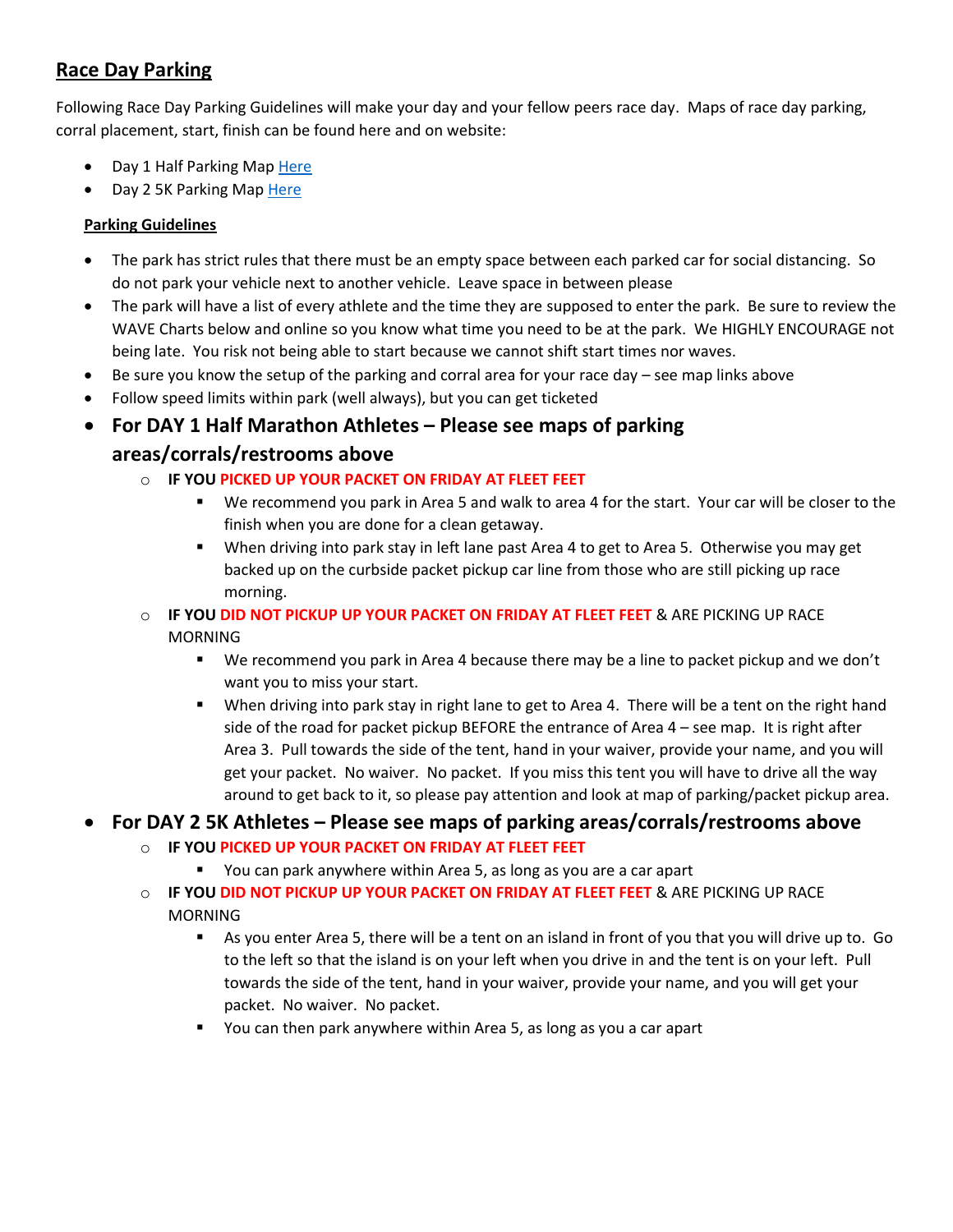# **Masks/Temperature**

Masks **MUST** be worn at all times when not running on the course. This means right up until you start and finish. Masks need to be worn at aid station too.

- 1. Please no congregating in groups at any time unless in your start corral area.
- 2. Spectators are not allowed
- 3. Remain 6 feet apart at all times to keep up with physical distancing requirements, staff will be diligent in making sure this is followed.
- 4. We will be taking your temperature at the start line of your event in the corral.
- 5. No more than 50 people in an area at a single time

# **Half Marathon Race Details – Saturday, August 8th – 7AM Wave 1**

The race will start at 7AM and there will be waves that you are assigned to. Once assigned you will not be able to change waves.

- a. Waves can only have 15 people in them max. [See you Wave Time Here](http://files.yellowjacketracing.com/races/shoreline-half-marathon-5k/Shoreline_Half_Wave_List_to_Send_to_Parts_v2.pdf) this lists time you can enter park as well. Please plan your time accordingly. Lateness not encouraged.
- b. The waves will go off every 3 minutes
- a. There will be various corrals that you must be in by specific times so we can get temperature and check you in. See Wave chart so you know what time you need to be in Corral 3 by. You will enter Corral 3 (C3) first, then Corral 2 (C2) then Start Corral – A corral manager will guide when you can enter and exit corrals.
- b. Have your bib visible in the front of your body and be sure the timing chip is not covered by ANYTHING including hydration vest. The C3 Mgr will need to see your bib and take your temperature before corral entrance. Any temps over 100 degrees can not race.
- c. We expect all waves to be done and started by 7:18AM. **Race cutoff is currently 11:18AM**.
- d. NO SPECTATORS
- e. NO LITTERING
- f. Volunteers will be limited so please know the course
	- i. The race now finishes in Area 5, but the start is in Area 4
	- ii. Be sure to review when you must arrive by on the wave chart and when to enter C3
	- iii. Be prepared to remain in your car until your time for corral opens
	- iv. Be prepared to arrive to the park at the time outlined…. See wave list
	- v. Again all this is to reduce congregating as we can have no more than 50 people in an area.
	- vi. The Half Course is:<https://www.mapmyrun.com/routes/view/3292191607>
- g. You are required to carry hydration and provisions. Currently only one water stop will available with bottle water only. We cannot have open consumable items. Each participant will receive a PowerBar HydroGel in their race-day packet, but we encourage you to bring your own provisions as well.
- h. Each course will have specific course markers either on the ground or by way of A-Frame signs with arrows. Cones may be used as well, along with survey tape to help guide athletes. The roads are open to traffic and there a minimal volunteers, so please heed caution at every intersection. Please run on the shoulder.
- i. Be sure to social distance at the start area and everywhere even on course.
- j. Upon completion there will be a YJR staff at a table to give you your medal and postrace food. This will be prepackaged food and bottled water. Again we cannot have open consumable food items.
- k. Four Season Challenge needs to really show their bib to the post race table personnel so they get the correct post race bag and medals
- l. Upon completion we ask that you exit the finish area as soon as possible to deter congregating.
- m. There will not be an awards ceremony. Awards will be mailed.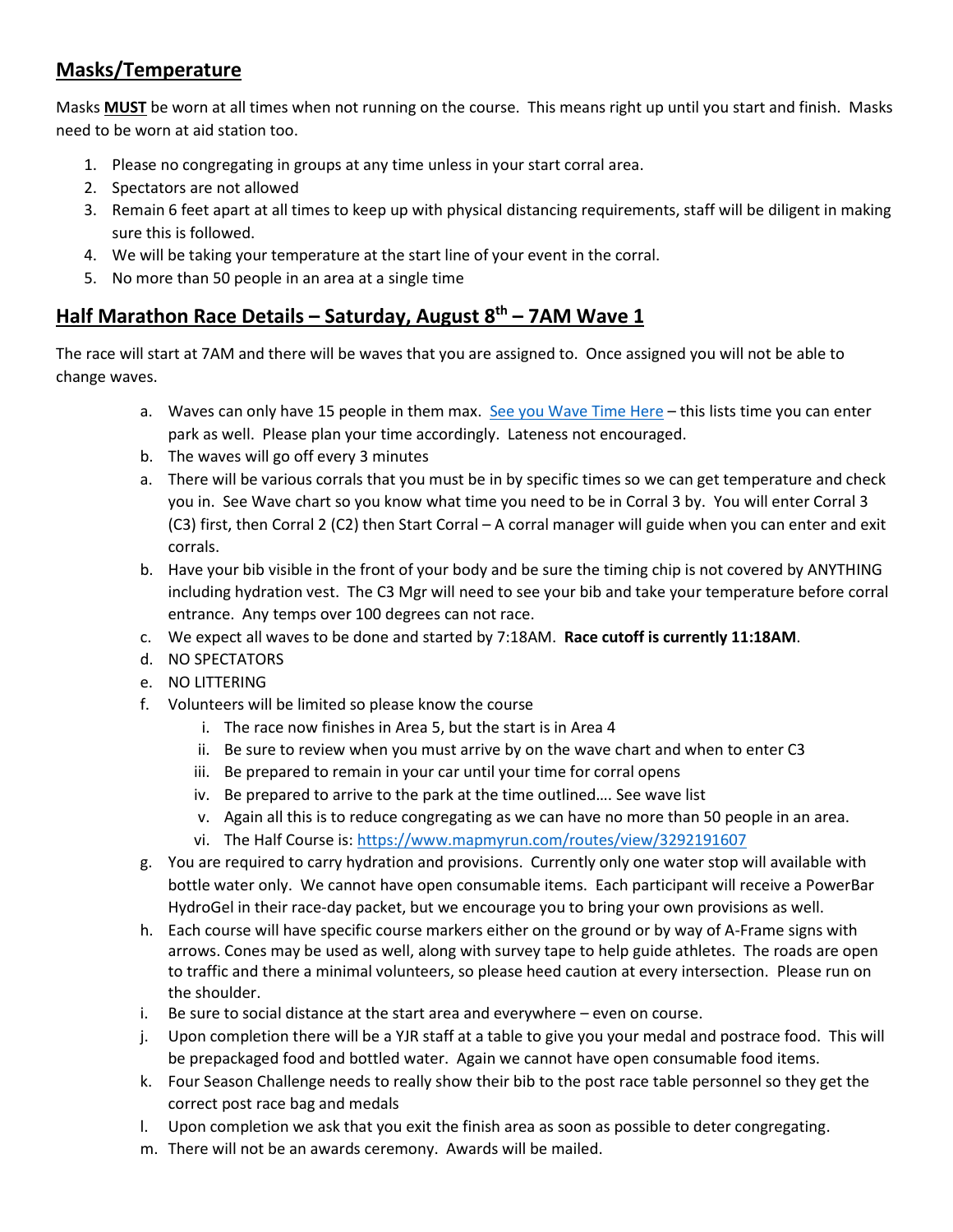- n. There will not be a results station. Results will be posted online by end of day.
- o. Please leave the area as quickly as possible upon completion of event
- p. Reminder: NO SPECTATORS
- q. Masks must be worn upon completion of their event

## **5K Race Details – Sunday, August 9th 7AM Wave 1**

- c. The race will start at 7AM and there will be waves that you are assigned to. Once assigned you will not be able to change waves. Waves will be from 7AM to 7:40AM
- r. Waves can only have 15 people in them max. [See you Wave Time Here](http://files.yellowjacketracing.com/races/shoreline-half-marathon-5k/Shoreline_5K_Wave_List_to_Send_to_Parts_v2.pdf) this lists time you can enter park as well. Please plan your time accordingly. Lateness not encouraged.
- d. The waves will go off every 5 minutes
- e. There will be various corrals that you must be in by specific times so we can get temperature and check you in. See Wave chart so you know what time you need to be in Corral 3 by. You will enter Corral 3 (C3) first, then Corral 2 (C2) then Start Corral – A corral manager will guide when you can enter and exit corrals.
- f. Have your bib visible in the front of your body and be sure the timing chip is not covered by ANYTHING including hydration vest. The C3 Mgr will need to see your bib and take your temperature before corral entrance. Any temps over 100 degrees can not race.
- g. We expect all waves to be done and started by 7:40AM.
- h. NO SPECTATORS
- i. NO LITTERING
- j. Volunteers will be limited so please know the course
	- i. The race now finishes in Area 5, but the start is in Area 5
	- ii. Be sure to review when you must arrive by on the wave chart and when to enter C3
	- iii. Be prepared to remain in your car until your time for corral opens
	- iv. Again all this is to reduce congregating as we can have no more than 50 people in an area.
	- a. The 5K Course is[: https://www.mapmyrun.com/routes/view/3292182745](https://www.mapmyrun.com/routes/view/3292182745)
- k. You are required to carry hydration and provisions. There will not be a water stop on course. Each participant will receive a PowerBar HydroGel in their race-day packet, but we encourage you to bring your own provisions as well.
- l. Each course will have specific course markers either on the ground or by way of A-Frame signs with arrows. Cones may be used as well, along with survey tape to help guide athletes. The roads are open to traffic and there a minimal volunteers, so please heed caution at every intersection.
- m. Be sure to social distance at the start area and everywhere even on course.
- n. Upon completion there will be a YJR staff at a table to give you your medal and postrace food. This will be prepackaged food and bottled water. Again we can not have open consumable food items.
- o. Four Season Challenge needs to really show their bib to the post race table personnel so they get the correct post race bag and medals
- p. Upon completion we ask that you exit the finish area as soon as possible to deter congregating.
- q. There will not be an awards ceremony. Awards will be mailed.
- r. There will not be a results station. Results will be posted online by end of day.
- s. Please leave the area as quickly as possible upon completion of event
- t. Reminder: NO SPECTATORS
- u. Masks must be worn upon completion of their event